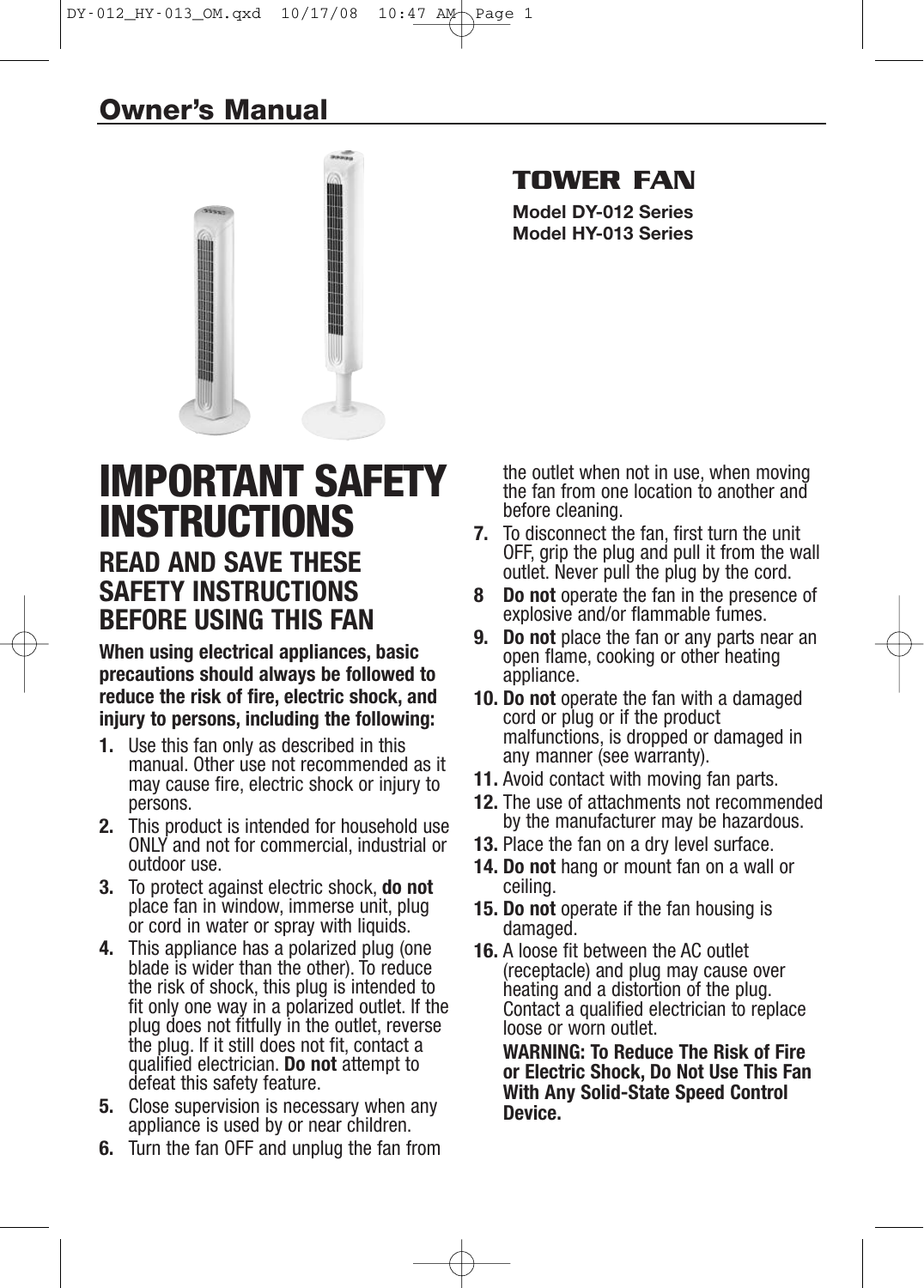## **DY-012 SERIES ASSEMBLY INSTRUCTIONS**

**NOTE:** Remove all contents from the box being careful not to discard the manual and hardware needed for assembly. A phillips head screw driver  $(\mathcal{R})$  is required for assembly and is not included with the fan purchase.

## **A. Base Assembly**

- Gently turn the fan upside down.
- Place the power cord through the recessed channel located in the center of the rear base assembly (Fig 1).
- Align the rear and front base assembly and firmly snap together by pushing the 4 round extrusion into the adjacent circles of the connecting pieces (Fig 2).

## **B. Securing the Tower Fan to the Base**

- Using the 3 (M5 x 12) screws and phillips head screw driver  $(\otimes)$ secure the base into the bottom portion of the fan housing by aligning the 3 screw holes on the base with the 3 screw holes on the bottom of the fan housing (Fig 3).
- Gently pull any slack out of the power cord and place the cord securely in the power cord holding bracket (Fig. 4). **Fig. 3 Fig. 4**
- Place the fan right side up. Your fan is now ready for use.









## **DY-012 SERIES OPERATION INSTRUCTIONS**

- Be sure your fan is in the OFF position by pressing the off button.  $(U)$
- Place the fan on a level and dry surface.
- Plug the power cord into a polarized 120 Volt AC wall outlet.
- To operate, press the appropriate speed control option: High  $( \clubsuit )$ , Medium  $( \clubsuit )$ , or Low  $( \clubsuit )$  (Fig. 5).
- To activate or disengage the fan oscillation, press the oscillation button  $(2)$  (Fig 6).
- To turn the fan OFF  $(U)$  press the Off button once.



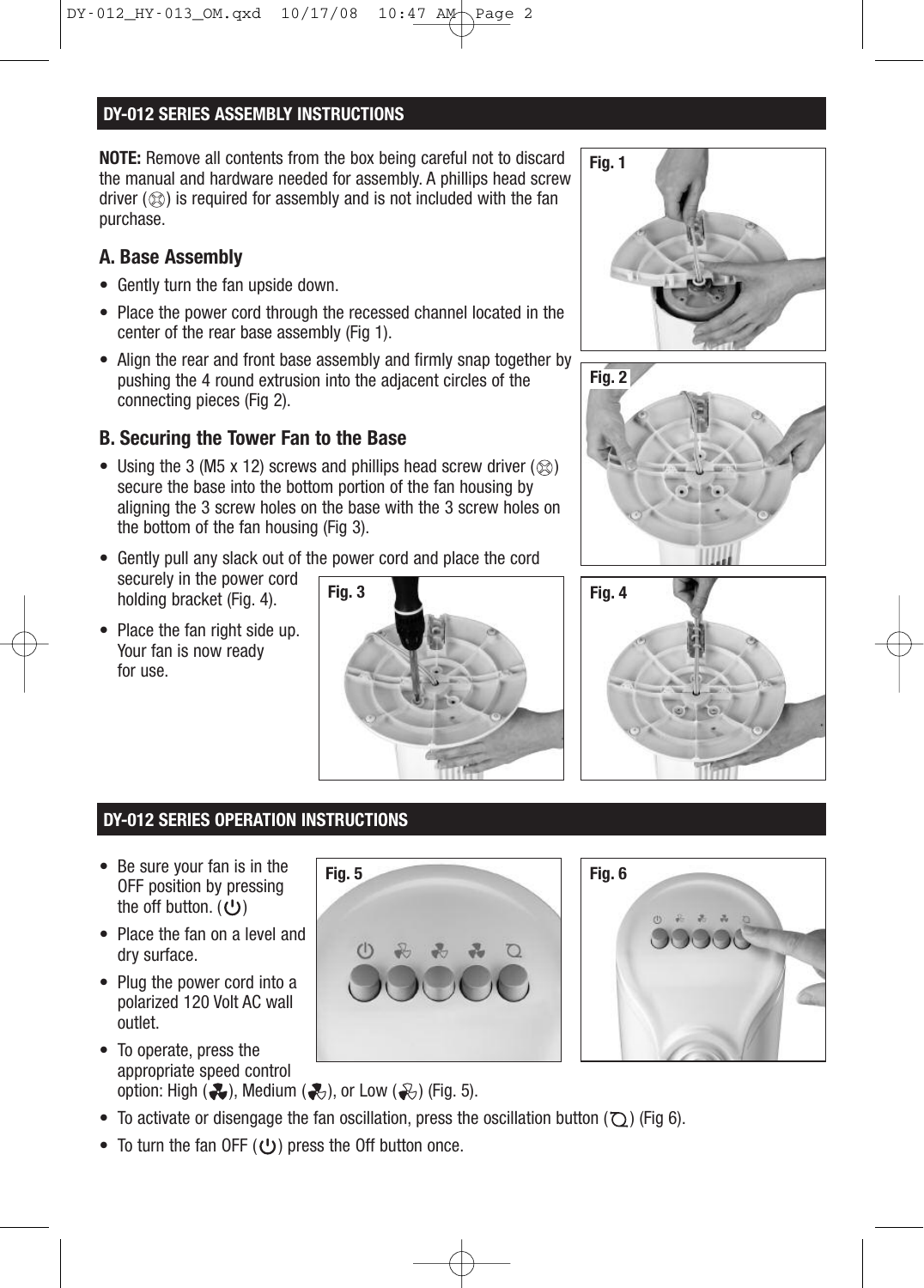## **HY-013 SERIES ASSEMBLY INSTRUCTIONS**

**NOTE:** Remove all contents from the box being careful not to discard the manual and hardware needed for assembly. A phillips head screw driver  $(\otimes)$  is required for assembly and is not included with the fan purchase.

## **A. Pedestal Assembly**

- Place the power cord through the center of the front and rear pedestal assemblies with the screw hole openings facing towards the fan.
- Align the front and rear pedestal assembly and firmly snap together (Fig 7).

## **B. Securing the Tower Fan to the Pedestal**

- Gently turn fan upside down.
- Line up the 3 screw holes on the pedestal with the 3 screw holes on the bottom of the fan housing. Use the 3 (M5 x 12) screws included in the box and a phillips head screw driver  $(\mathcal{R})$ to secure the pedestal to the fan housing (Fig. 8).

## **C. Base Assembly**

- With the fan in the upside down position, pass the power cord through the recessed slot located in the center of the rear base assembly (Fig 9).
- Align the rear and front base assembly and firmly snap together by pushing the 4 round extrusion into the adjacent circles of the connecting pieces (Fig 10).

## **D. Securing the Tower Fan to the Base**

- Align the 3 screw holes in the bottom of the pedestal with the 3 screw holes located on the base. Using the 3 (M5 x 12) screws and phillips head screw driver  $(\otimes)$ , secure the base into the bottom portion of the fan housing (Fig 11).
- Place the power cord through the cut out on the bottom of the base. Gently pull any slack out of the power cord and place the cord securely in the power cord holding bracket (Fig. 12).













• Place the fan right side up. Your fan is now ready for use.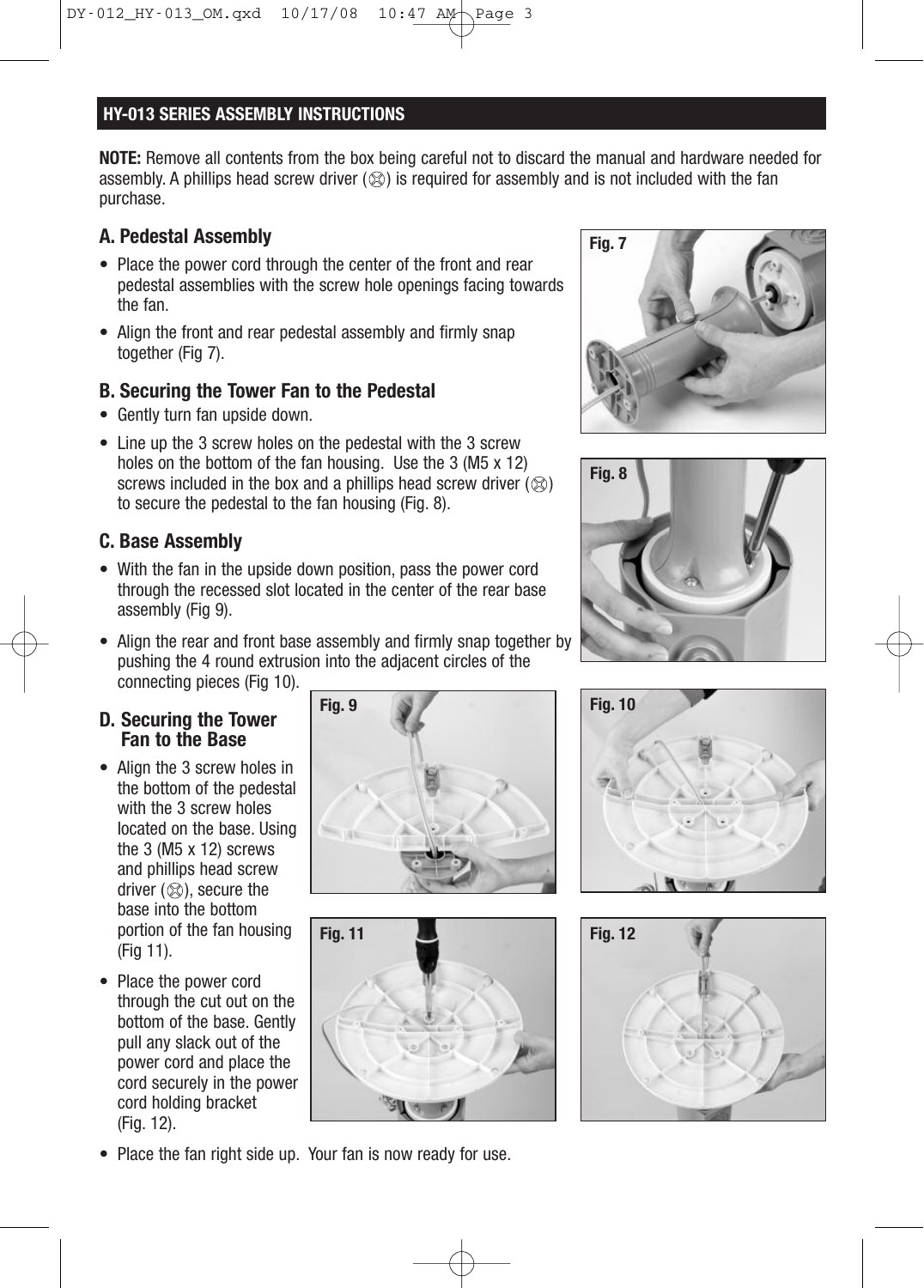## **HY-013 SERIES OPERATION INSTRUCTIONS**

- Be sure your fan is in the OFF position by pressing the off button.  $(U)$
- Place the fan on a level and dry surface.
- Plug the power cord into a polarized 120 Volt AC wall outlet.
- To operate, press the appropriate speed control option: High  $(2, )$ , Medium  $\left(\frac{1}{\sqrt{2}}\right)$ , or Low  $\left(\frac{1}{\sqrt{2}}\right)$  (Fig. 13).
- To activate or disengage the fan oscillation, press the oscillation button.  $(7)$ ) (Fig 14).
- Operate the automatic shut-off timer feature by turning the timer knob to the desired setting of 10 to 120 minutes (Fig 15).
- To turn on the fan after automatic shut-off, turn the knob counterclockwise to the ON position.
- To turn the fan off press the Off button once.  $(\cup)$





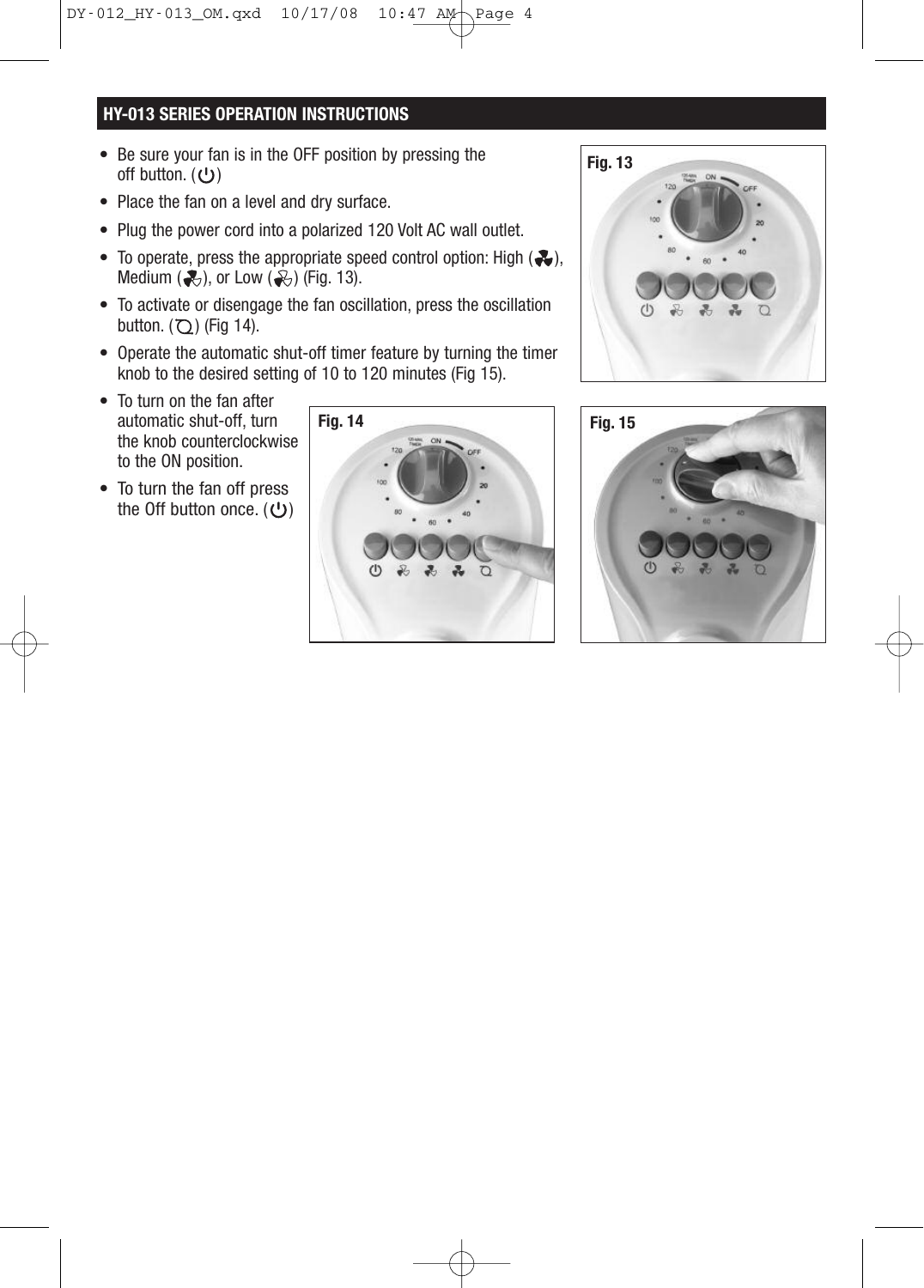#### **CLEANING AND STORAGE**

- Unplug the fan before cleaning.
- Use only a soft, damp cloth to gently wipe the outside surface of the fan.
- **DO NOT** immerse the fan in water and never allow water to drip into the motor housing.
- **DO NOT** use gasoline, paint thinner or other chemicals to clean the fan.
- Gently wipe the grilles with a cloth. To clean between the grilles we recommend using a pipe cleaner, flexible dustwand, vacuum cleaner or compressed air to gently remove dust. **DO NOT IMMERSE THE FAN IN WATER AND NEVER ALLOW WATER TO DRIP INTO THE MOTOR HOUSING. DO NOT USE GASOLINE, PAINT THINNER,OR OTHER CHEMICALS TO CLEAN THE FAN.**
- For storage, clean the fan carefully as instructed. Store the fan in the original packaging or cover the product to protect it from dust. Store the fan in a cool, dry place.

#### **CONSUMER RELATIONS**

**Mail questions or comments to:** Kaz, Incorporated Consumer Relations Dept. 250 Turnpike Road Southborough, MA 01772

Call us toll-free at: 1-800-477-0457 E-mail: consumerrelations@kaz.com

Or visit our website at: **www.kaz.com**

**Please be sure to specify a model number.**

**NOTE: IF YOU EXPERIENCE A PROBLEM, PLEASE CONTACT CONSUMER RELATIONS FIRST OR SEE YOUR WARRANTY. DO NOT RETURN TO THE ORIGINAL PLACE OF PURCHASE. DO NOT ATTEMPT TO OPEN THE MOTOR HOUSING YOURSELF, DOING SO MAY VOID YOUR WARRANTY AND CAUSE DAMAGE.**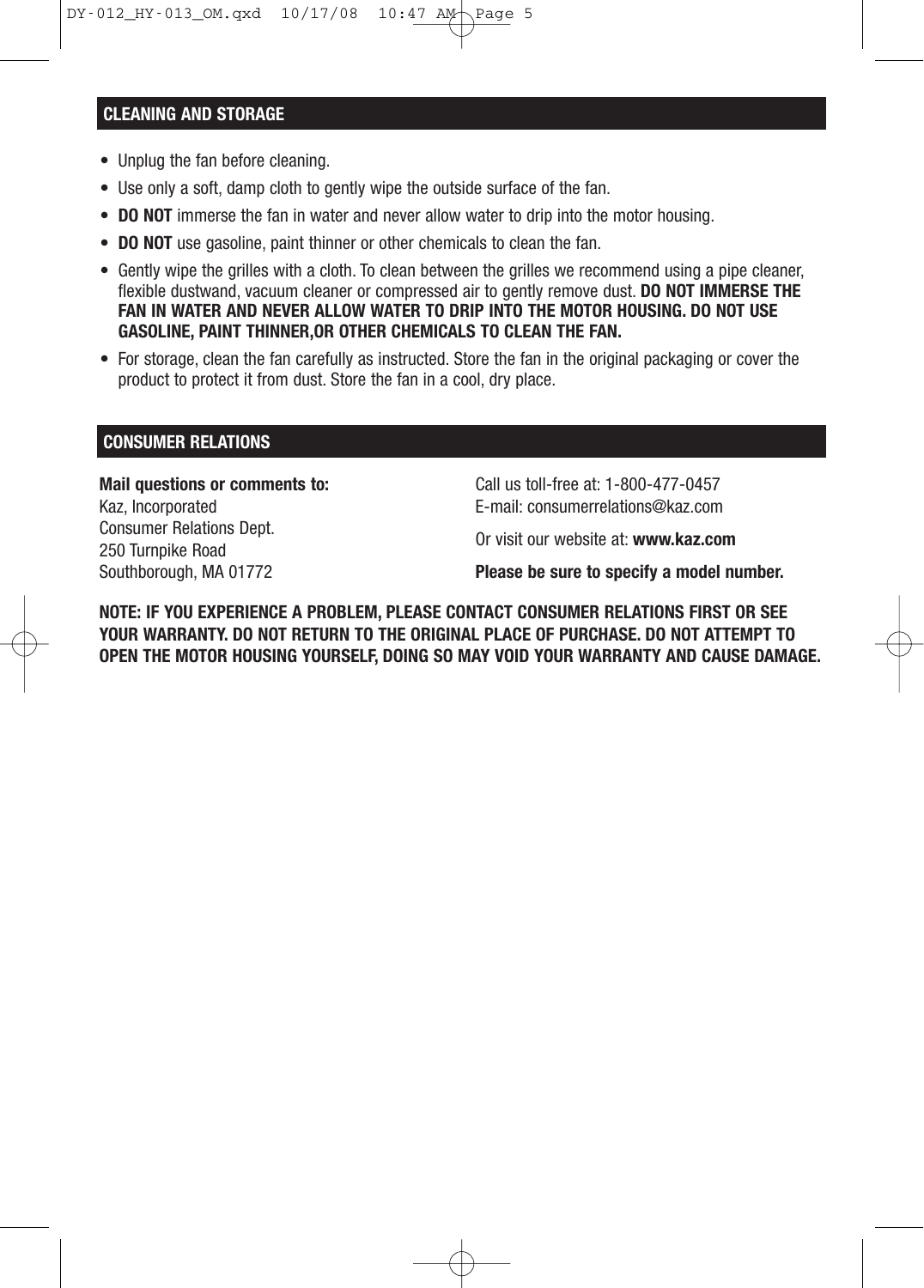### **1 YEAR LIMITED WARRANTY**

#### **You should first read all instructions before attempting to use this product.**

**A.** This 1 year limited warranty applies to repair or replacement of product found to be defective in material or workmanship. This warranty does not apply to damage resulting from commercial, abusive, unreasonable use or supplemental damage. Defects that are the result of normal wear and tear will not be considered manufacturing defects under this warranty.

**KAZ IS NOT LIABLE FOR INCIDENTAL OR CONSEQUENTIAL DAMAGES OF ANY NATURE. ANY IMPLIED WARRANTY OF MERCHANTABILITY OR FITNESS FOR A PARTICULAR PURPOSE ON THIS PRODUCT IS LIMITED IN DURATION TO THE DURATION OF THIS WARRANTY.** Some jurisdictions do not allow the exclusion or limitation of incidental or consequential damages or limitations on how long an implied warranty lasts, so the above limitations or exclusions may not apply to you. This warranty gives you specific legal rights, and you also may have other rights which vary from jurisdiction to jurisdiction. This warranty applies only to the original purchaser of this product from the original date of purchase.

**B.** At its option, Kaz will repair or replace this product if it is found to be defective in material or workmanship.

- **C.** This warranty does not cover damage resulting from any unauthorized attempts to repair or from any use not in accordance with the instruction manual.
- **D.** Return defective product to Kaz, Incorporated with a brief description of the problem. Include proof of purchase and a \$10 US/\$15.50 CAN check or money order for handling, return packing and shipping charges. Please include your name, address and a daytime phone number.

You must prepay shipping charges. We suggest having tracking or delivery confirmation. Send to:

#### **In U.S.:**

Kaz, Incorporated Attn: Returns Department 4755 Southpoint Drive Memphis, TN 38118 USA

#### **In Canada:**

Kaz Canada Inc. Attn: Returns Department 510 Bronte Street South Milton, ON L9T 2X6 Canada

Please go to **www.kaz.com** and register your product under the Customer Care Center and receive product information updates and new promotional offers.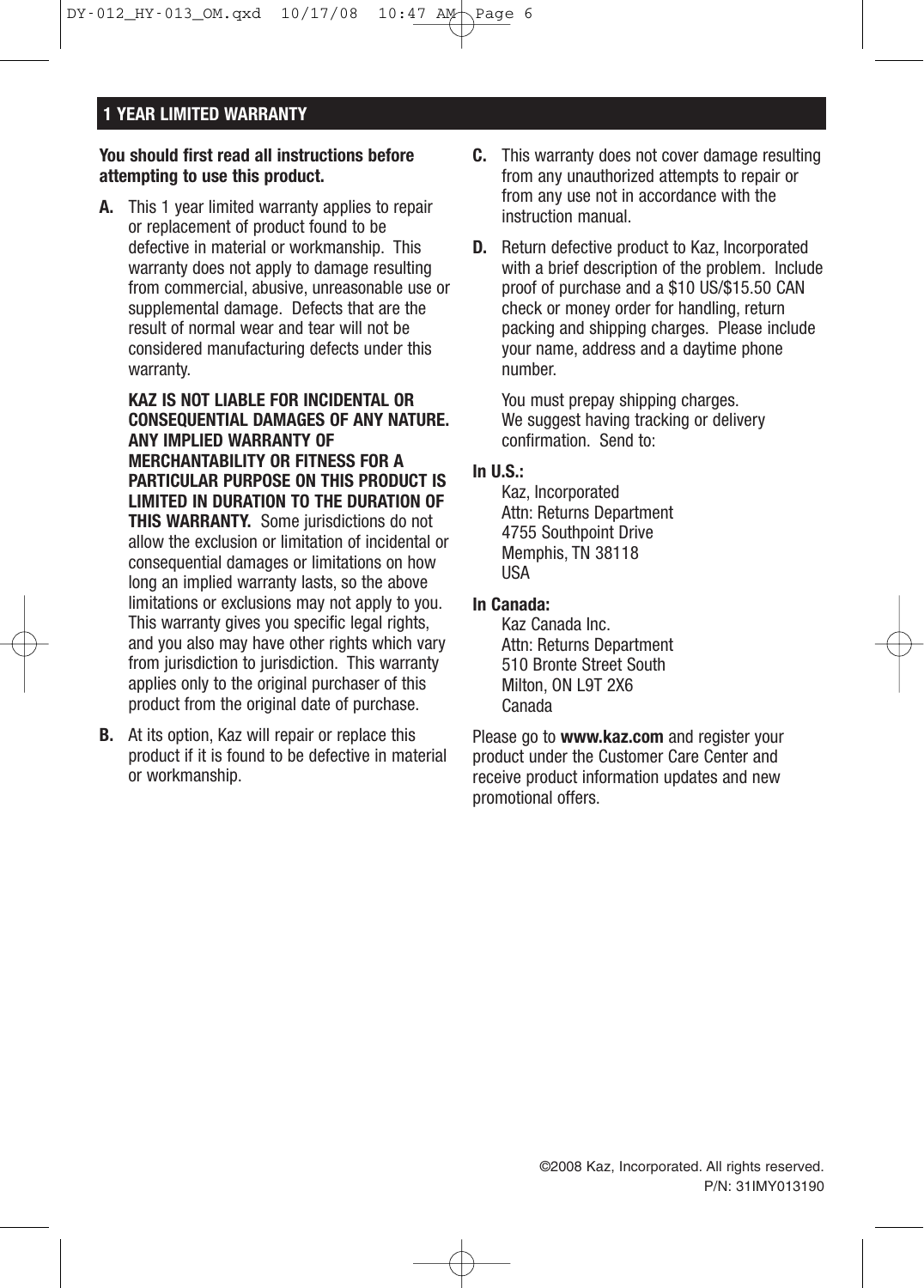**Guide d'utilisation**



# **IMPORTANTES INSTRUCTIONS DE SÉCURITÉ LIRE ET CONSERVER CES INSTRUCTIONS DE SÉCURITÉ AVANT D'UTILISER LE VENTILATEUR**

**L'utilisation d'appareils électriques nécessite des précautions élémentaires afin de réduire les risques d'incendie, de choc électrique ou de blessures. Parmi les précautions à observer, on compte les suivantes :**

- **1.** Utiliser uniquement ce ventilateur conformément aux directives contenues dans le présent guide d'utilisation. Tout autre usage non recommandé pourrait être cause d'incendie, de choc électrique ou de blessures.
- **2.** Ce produit est conçu pour un usage domestique UNIQUEMENT, et non pour une utilisation commerciale, industrielle ou en plein air.
- **3.** Afin de prévenir les chocs électriques, **éviter** de placer le ventilateur dans une fenêtre, d'immerger l'appareil, son cordon d'alimentation ou sa fiche dans l'eau ou de vaporiser du liquide sur l'appareil.
- **4.** Ce produit est équipé d'une fiche polarisée (fiche dont l'une des lames est plus large que l'autre). Afin de réduire le risque de choc électrique, cette fiche ne peut être insérée que d'une seule manière dans une prise de courant polarisée. Si la fiche ne pénètre pas complètement dans la prise, tourner la fiche. Si

## **VENTILATEUR-TOUR**

#### **Série DY-012 Série HY-013**

la fiche ne s'insère toujours pas dans la prise, communiquer avec un électricien. **ÉVITER** de contourner le dispositif de sécurité que constitue la fiche polarisée.

- **5.** Une étroite surveillance est recommandée lorsque tout appareil est utilisé en présence d'un enfant ou par un enfant.
- **6.** Régler le ventilateur à la position OFF et le débrancher quand il ne sert pas ou avant de le déplacer ou de le nettoyer.
- **7.** Pour débrancher le ventilateur, régler d'abord la commande à la position OFF, saisir la fiche et la tirer pour la sortir de la prise de courant. Ne jamais tirer sur le cordon d'alimentation.
- **8 Éviter** de faire fonctionner l'appareil en présence de vapeurs explosives ou inflammables.
- **9. Éviter** de placer le ventilateur ou des pièces du ventilateur à proximité d'une flamme ou d'un appareil de cuisson ou de chauffage.
- **10. Éviter** d'utiliser le ventilateur si la fiche ou le cordon d'alimentation est endommagé. Éviter également d'utiliser l'appareil si celui-ci a montré des signes de mauvais fonctionnement, si on l'a laissé tomber ou s'il a été endommagé de quelque façon que ce soit (consulter la garantie).
- **11. Éviter** tout contact avec les pièces mobiles du ventilateur.
- **12.** L'utilisation d'accessoires non recommandés par le fabricant peut représenter un danger.
- **13.** Placer l'appareil sur une surface sèche et bien horizontale.
- **14. Éviter** de suspendre ou de fixer le ventilateur au mur ou au plafond.
- **15. Éviter** de faire fonctionner le ventilateur si son boîtier est endommagé.
- **16.** Une connexion trop lâche entre la fiche et la prise de courant c.a. peut entraîner une surchauffe et une déformation de la fiche. Communiquer avec un électricien pour faire remplacer les prises de courant lâches ou usées.

**MISE EN GARDE : Afin de réduire le risque d'incendie ou de choc électrique, éviter d'utiliser une commande de vitesse transistorisée avec le ventilateur.**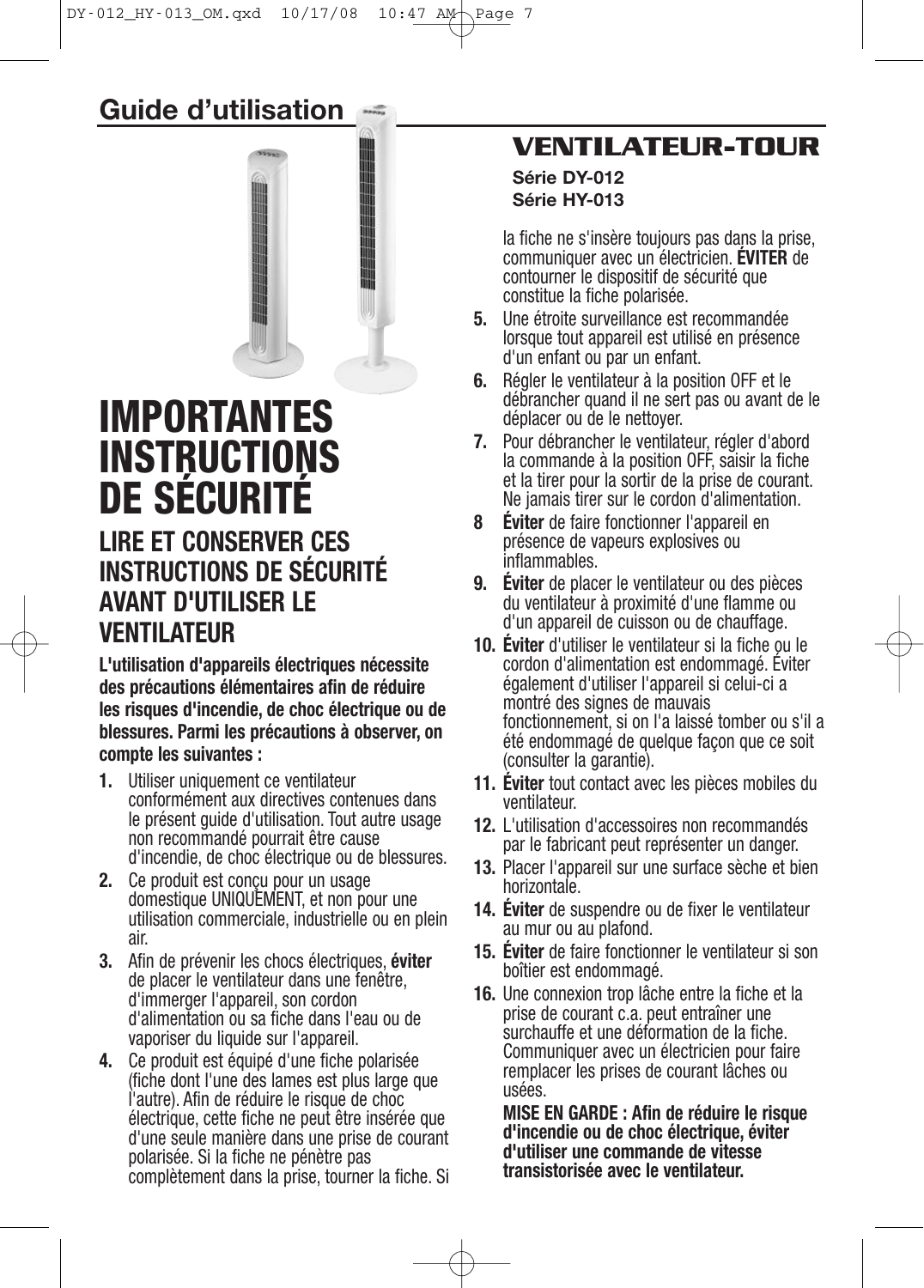## **DIRECTIVES D'ASSEMBLAGE POUR LA SÉRIE DY-012**

**REMARQUE :** Sortir tout ce qui se trouve à l'intérieur de la boîte en prenant soin de ne pas jeter le manuel et le matériel nécessaire à l'assemblage. Un tournevis à tête étoilée  $(\otimes)$  est requis pour l'assemblage de l'appareil; il n'est pas inclus avec l'achat du ventilateur.

## **A. Assemblage de la base**

- Tourner avec précaution le ventilateur à l'envers.
- Insérer le cordon d'alimentation dans la rainure située au centre de la pièce arrière de l'assemblage de la base (Fig. 1).
- Aligner les parties avant et arrière de l'assemblage de la base et les emboîter fermement l'une dans l'autre en poussant les 4 protubérances rondes dans les cercles adjacents des pièces de fixation (Fig. 2).

## **B. Fixation du ventilateur vertical à la base**

- À l'aide des 3 vis (M5 x 12) et d'un tournevis à tête étoilée ( $\otimes$ ), fixer solidement la base à la partie inférieure du boîtier du ventilateur en alignant les 3 trous de vis de la base et les 3 trous de vis sous le boîtier du ventilateur (Fig. 3).
- Tirer doucement sur le cordon d'alimentation pour qu'il soit tendu et l'insérer solidement dans la rainure de fixation (Fig. 4).
- Remettre le ventilateur à l'endroit. Le ventilateur est maintenant prêt à utiliser.









## **INSTRUCTIONS DE FONCTIONNEMENT POUR LA SÉRIE DY-012**

- S'assurer que le ventilateur est hors tension en appuyant sur le bouton d'arrêt  $(U)$ .
- Placer le ventilateur sur une surface sèche et bien horizontale.
- Brancher le cordon d'alimentation dans une prise de courant polarisée de 120 volts c.a.





- Pour faire fonctionner le ventilateur, appuyer sur le bouton de vitesse approprié : élevée ( $\clubsuit$ ), moyenne ( $\clubsuit$ ) ou basse ( $\clubsuit$ ) (Fig. 5).
- Pour activer ou désactiver l'oscillation du ventilateur, appuyer sur le bouton d'oscillation  $(Q)$  (Fig. 6).
- Four arrêter le ventilateur, appuyer une fois sur le bouton d'arrêt ( $\bigcup$ ).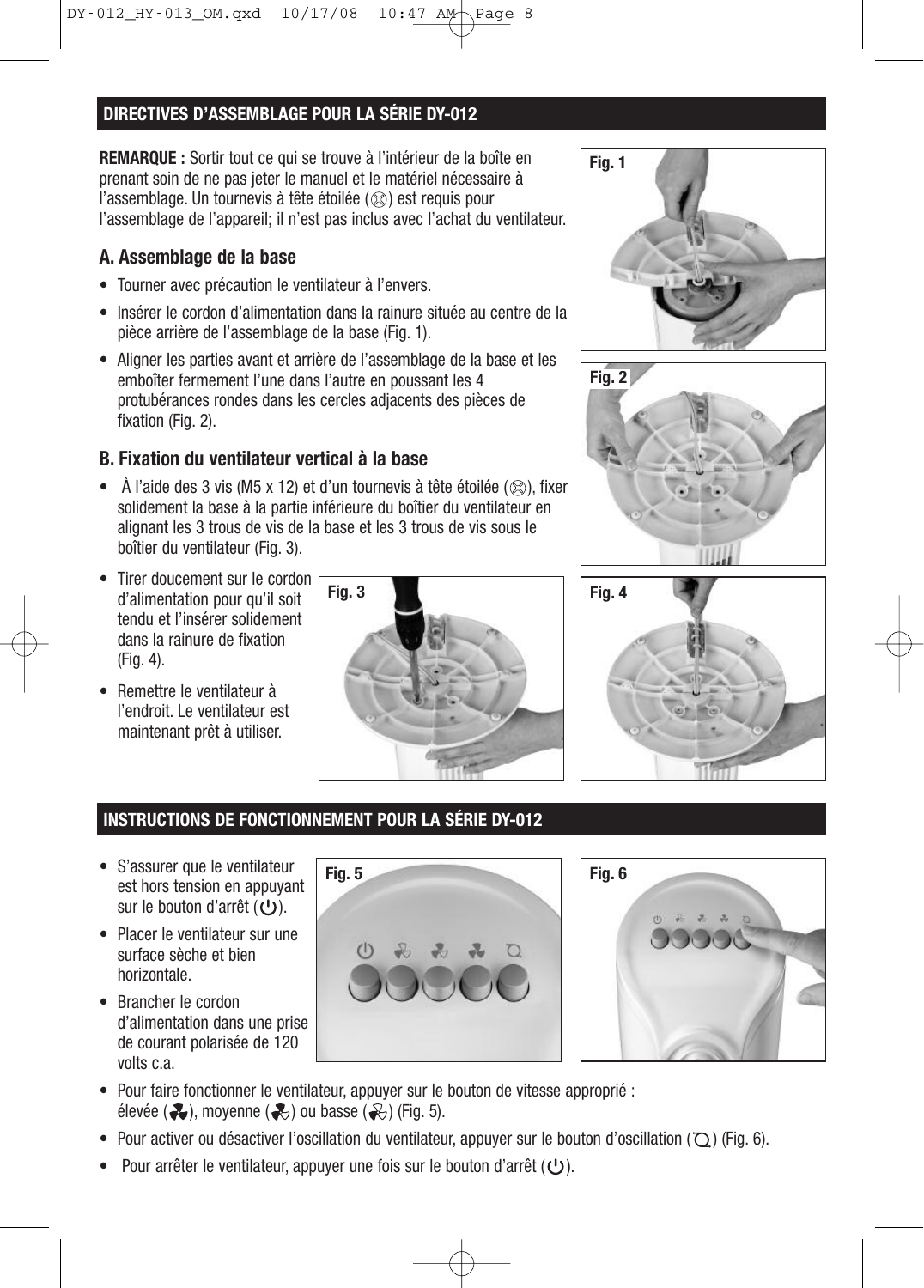## **DIRECTIVES D'ASSEMBLAGE POUR LA SÉRIE HY-013**

**REMARQUE :** Sortir tout ce qui se trouve à l'intérieur de la boîte en prenant soin de ne pas jeter le manuel et le matériel nécessaire à l'assemblage. Un tournevis à tête étoilée ( $\otimes$ ) est requis pour l'assemblage de l'appareil; il n'est pas inclus avec l'achat du ventilateur.

## **A. Assemblage du socle**

- Placer le cordon d'alimentation au centre des pièces avant et arrière de l'assemblage du socle, les ouvertures pour les trous de vis face au ventilateur.
- Aligner les pièces avant et arrière de l'assemblage du socle, puis les emboîter fermement l'une dans l'autre (Fig. 7).

## **B. Fixation du ventilateur vertical au socle**

- Tourner avec précaution le ventilateur à l'envers.
- Aligner les 3 trous de vis du socle et les 3 trous de vis sous le boîtier du ventilateur. Utiliser les 3 vis (M5 x 12) incluses dans la boîte et un tournevis à tête étoilée  $(\otimes)$  pour fixer solidement le socle au boîtier du ventilateur (Fig. 8).

## **C. Assemblage de la base**

- Placer le ventilateur à l'envers, puis insérer le cordon d'alimentation dans la rainure située au centre de la pièce arrière de l'assemblage de la base (Fig. 9).
- Aligner les parties avant et arrière de l'assemblage de la base et les emboîter fermement l'une dans l'autre en poussant les 4

protubérances rondes dans les cercles adjacents des pièces de fixation (Fig. 10).

#### **D. Fixation du ventilateur vertical à la base**

- Aligner les 3 trous de vis sous le socle et les 3 trous de vis de la base. À l'aide des 3 vis (M5 x 12) et d'un tournevis à tête étoilée  $(\otimes)$ . fixer solidement la base à la partie inférieure du boîtier du ventilateur (Fig. 11).
- Insérer le cordon d'alimentation dans la rainure sous la base. Tirer doucement sur le cordon d'alimentation pour qu'il soit tendu et l'insérer solidement dans la rainure de fixation. (Fig. 12)













• Remettre le ventilateur à l'endroit. Le ventilateur est maintenant prêt à utiliser.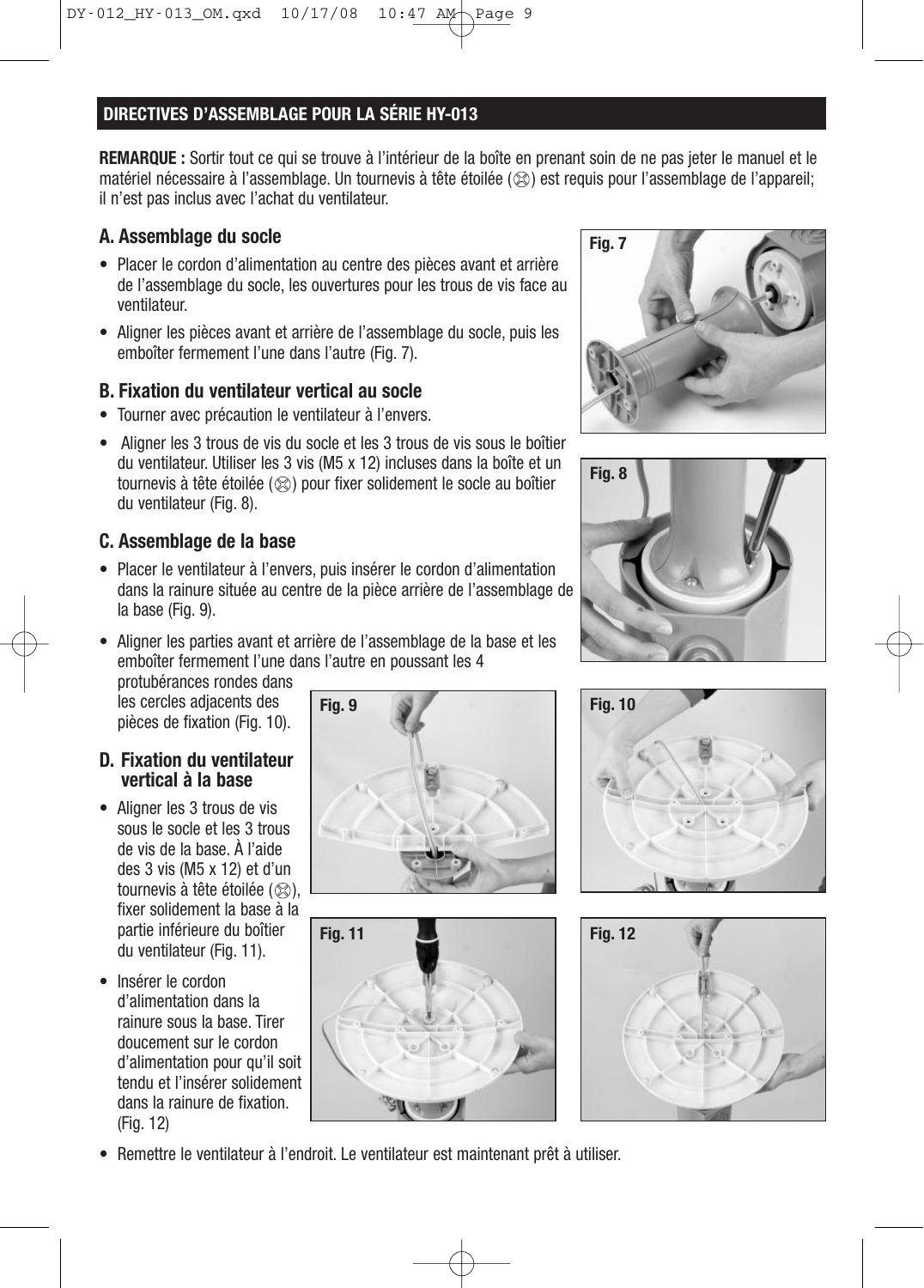## **INSTRUCTIONS DE FONCTIONNEMENT POUR LA SÉRIE HY-013**

- S'assurer que le ventilateur est hors tension en appuyant sur le bouton d'arrêt  $(U)$ .
- Placer le ventilateur sur une surface sèche et bien horizontale.
- Brancher le cordon d'alimentation dans une prise de courant polarisée de 120 volts c.a.
- Pour faire fonctionner le ventilateur, appuyer sur le bouton de vitesse approprié : élevée ( $\clubsuit$ ), moyenne ( $\clubsuit$ ) ou basse ( $\clubsuit$ ) (Fig. 13).
- Pour activer ou désactiver l'oscillation du ventilateur, appuyer sur le bouton d'oscillation  $(Q)$  (Fig 14).
- Pour activer la minuterie d'arrêt automatique, tourner le bouton de la minuterie jusqu'au réglage désiré, soit entre 10 et 120 minutes (Fig. 15). **Fig. 14 Fig. 15**
- Pour remettre en marche le ventilateur après qu'il s'est éteint automatiquement, tourner le bouton dans le sens antihoraire, jusqu'à la position de marche.
- Pour arrêter le ventilateur, appuyer une fois sur le bouton d'arrêt (U).





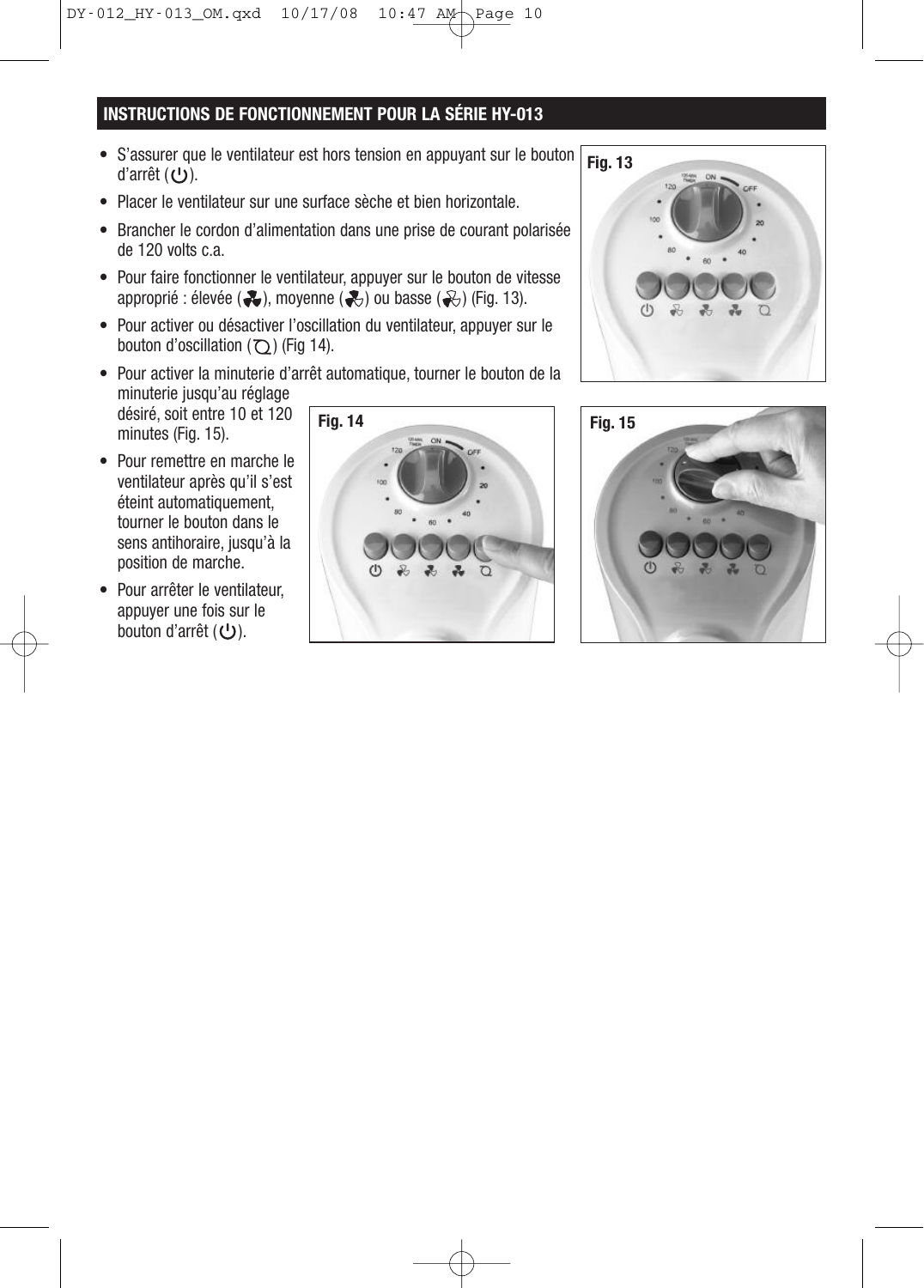#### **NETTOYAGE ET ENTREPOSAGE**

- Débrancher le ventilateur avant de le nettoyer.
- N'utiliser qu'un linge doux et humide pour nettoyer délicatement la surface externe du ventilateur.
- **ÉVITER** de plonger le ventilateur dans l'eau ou de laisser de l'eau s'infiltrer dans le boîtier du moteur.
- **ÉVITER** d'utiliser de l'essence, du diluant pour peintures ou un autre produit chimique pour nettoyer le ventilateur.
- Essuyer délicatement les grilles avec un linge. Pour nettoyer entre les grilles, utiliser un cure-pipe, un plumeau flexible, un aspirateur ou de l'air comprimé pour enlever délicatement la poussière. **ÉVITER DE PLONGER LE VENTILATEUR DANS L'EAU OU DE LAISSER DE L'EAU S'INFILTRER DANS LE BOÎTIER DU MOTEUR. ÉVITER D'UTILISER DE L'ESSENCE, DU DILUANT POUR PEINTURES OU UN AUTRE PRODUIT CHIMIQUE POUR NETTOYER LE VENTILATEUR.**
- Au moment d'entreposer le ventilateur, le nettoyer soigneusement tel que spécifié. Entreposer le ventilateur dans son emballage d'origine ou le couvrir pour le protéger de la poussière. Entreposer le ventilateur dans un endroit frais et sec.

## **SERVICE À LA CLIENTÈLE**

**Adresser questions et commentaires à :** Kaz, Incorporated Consumer Relations Dept. 250 Turnpike Road Southborough, MA 01772

Téléphonez-nous sans frais au : 1-800-477-0457 Courriel : consumerrelations@kaz.com

Ou visitez notre site Web à : **www.kaz.com**

**Prière de mentionner le numéro de modèle.**

**REMARQUE : EN CAS DE PROBLÈME, CONTACT LA SERVICE À LA CLIENTÈLE PREMIÈREMENT OU CONSULTER LA GARANTIE. NE PAS RETOURNER L'APPAREIL À L'ENDROIT OÙ IL A ÉTÉ ACHETÉ. NE PAS TENTER D'OUVRIR LE BOÎTIER DU MOTEUR SOI-MÊME; CE QUI POURRAIT ANNULER LA GARANTIE ET RISQUERAIT D'OCCASIONNER DES DOMMAGES AU VENTILATEUR AINSI QUE DES BLESSURES CORPORELLES.**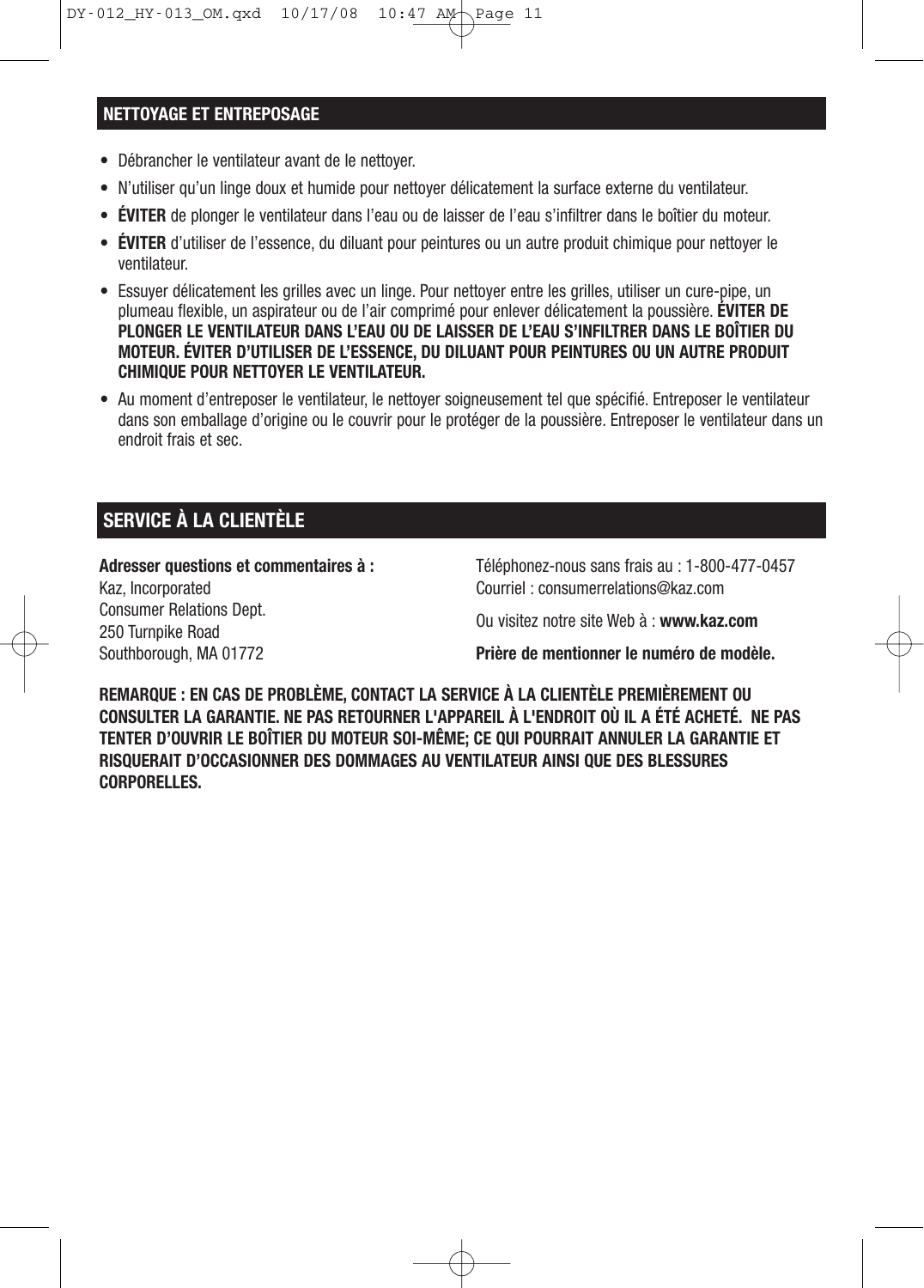$DY-012_MY-013_Mqxd 10/17/08 10:47 AM\$ 

## **GARANTIE LIMITÉE DE 1 AN (SÉRIE DE MODÈLES DY-012)**

#### **Prière de lire toutes les instructions avant de tenter d'utiliser ce produit.**

**A.** Cette garantie limitée de 1 an s'applique à la réparation ou au remplacement d'un produit comportant un vice de matière ou de maind'oeuvre. Cette garantie ne s'applique pas aux dégâts découlant d'un usage commercial, abusif ou déraisonnable, ni aux dégâts supplémentaires. Les défaillances résultant de l'usure normale ne sont pas considérées comme des vices de fabrication en vertu de la présente garantie.

**KAZ N'EST NULLEMENT RESPONSABLE POUR LES DOMMAGES FORTUITS OU INDIRECTS, QUELS QU'ILS SOIENT. TOUTE GARANTIE IMPLICITE DE QUALITÉ MARCHANDE ET DE CONVENANCE RELATIVE À CE PRODUIT A LA MÊME DURÉE LIMITE QUE LA PRÉSENTE GARANTIE.** Certaines régions ne permettent pas l'exclusion ou la limitation des dommages fortuits ou indirects, ni les limites de durée applicables à une garantie implicite; par conséquent, il est possible que ces limitations ou exclusions ne s'appliquent pas dans votre cas. Cette garantie vous confère des droits précis, reconnus par la loi. Ces droits diffèrent d'une région à l'autre, et il est possible que vous en ayez d'autres. Cette garantie s'applique uniquement à l'acheteur initial de ce produit, à compter de la date de l'achat initial.

**B.** À sa discrétion, Kaz réparera ou remplacera ce produit si l'on constate qu'il comporte un vice de matière ou de main-d'oeuvre.

- **C.** Cette garantie ne couvre pas les dommages découlant des tentatives de réparation non autorisées ou de toute utilisation non conforme au présent manuel.
- **D.** Retourner tout produit défectueux à Kaz, Inc., accompagné d'une brève description du problème. Inclure une preuve d'achat et un chèque ou un mandat de poste de 10,00 \$ US/15,50 \$ Can. pour les frais de manutention, d'emballage de retour et d'expédition. Prière d'indiquer nom, adresse et numéro de téléphone durant la journée.

Vous devez payer d'avance les frais d'expédition. Nous vous suggérons de demander une confirmation de suivi ou de livraison. Adresser à :

#### **Aux États-Unis :**

Kaz, Incorporated Attn: Returns Department 4755 Southpoint Drive Memphis, TN 38118 USA

#### **Au Canada:**

Kaz Canada Inc. Attn: Returns Department 510 Bronte Street South Milton, ON L9T 2X6 CANADA

Veuillez aller au **www.kaz.com** pour faire enregistrer votre produit sous « SUPPORT » puis « Register Product » et recevoir des renseignements quant aux réactualisations et aux nouvelles offres promotionnelles.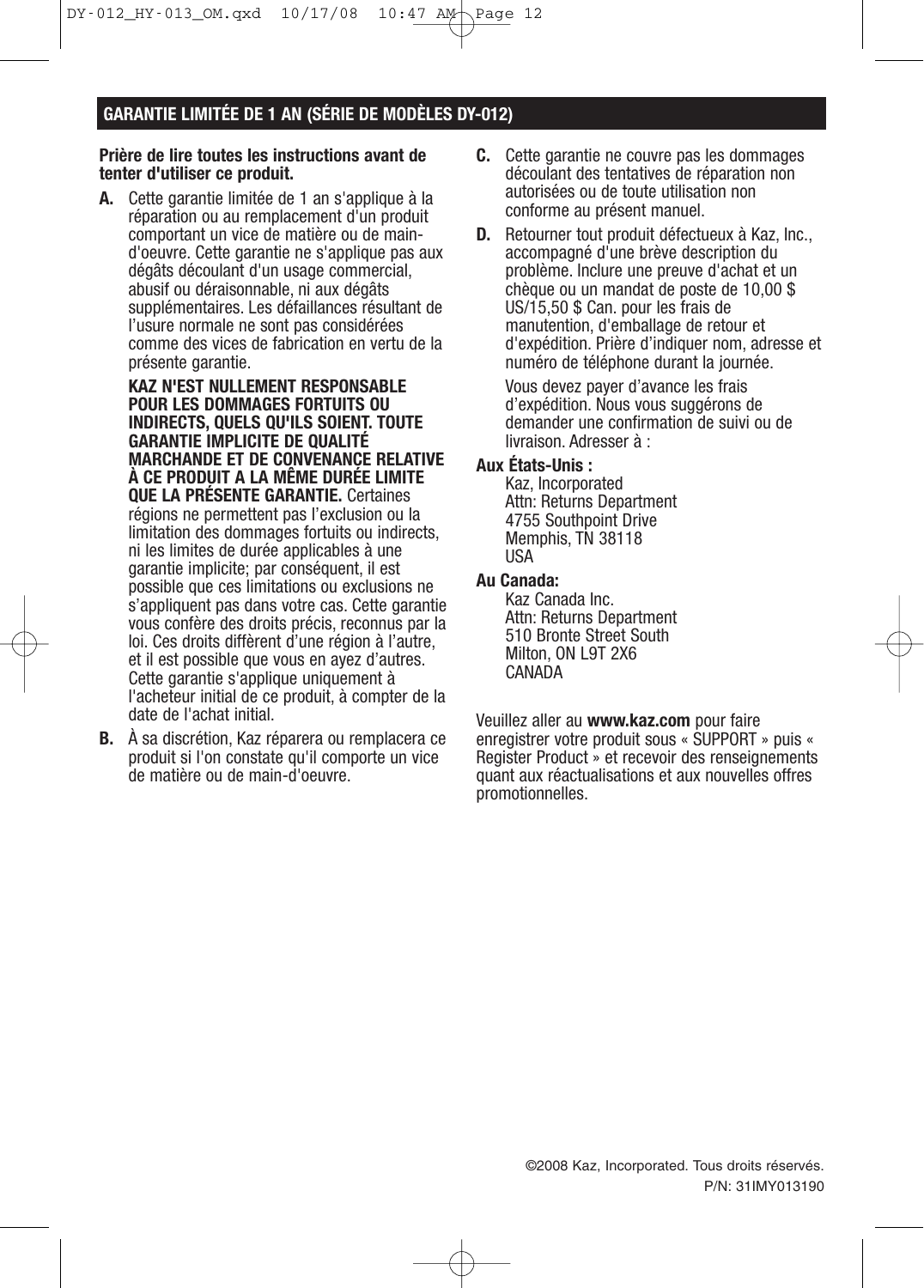## **Manual del usario**



# **IMPORTANTES INSTRUCCIONES DE SEGURIDAD LEA ESTAS INSTRUCCIONES ANTES DE USAR SU VENTILADOR Y CONSÉRVELAS**

**El uso de aparatos eléctricos requiere ciertas precauciones elementales para minimizar los riesgos de incendio, choque eléctrico o heridas, principalmente:**

- **1.** Siempre que utilice el ventilador, confórmese al presente manual, de lo contrario podría provocar incendios, choques eléctricos o daños.
- **2.** Este producto está diseñado ÚNICAMENTE para uso doméstico. No es apto para uso comercial, industrial ni a la intemperie.
- **3.** Para evitar choques eléctricos, **no** coloque el ventilador en una ventana, ni sumerja el aparato, el cable o el enchufe en el agua. Tampoco debe vaporizar ningún líquido sobre el aparato.
- **4.** Este producto está dotado de un enchufe polarizado (el enchufe tiene una patilla más ancha que otra). Para minimizar el riesgo de choque eléctrico, sólo hay una forma de introducir el enchufe en la toma de corriente polarizada. Si el enchufe no entra completamente en la toma, gírelo. Si aún así no logra introducir el enchufe en la toma, llame a un electricista profesional. El enchufe polarizado es un dispositivo de seguridad, **NO** trate de

# **VENTILADOR TIPO TORRE Serie DY-012**

**Serie HY-013**

suprimir este dispositivo de seguridad.

- **5.** Se recomienda la vigilancia de un adulto cuando un aparato electrodoméstico sea manipulado por niños o en presencia de éstos.
- **6.** Apague el ventilador y desenchúfelo cuando no lo use y antes de moverlo o limpiarlo.
- **7.** Para desenchufar el ventilador, apáguelo y tome el enchufe para sacarlo de la toma. Nunca tire del cable.
- **8 No** use el ventilador en presencia de vapores explosivos o inflamables.
- **9. No** ponga el ventilador ni ninguna de sus piezas cerca de una llama o de un aparato de cocina o de calefacción
- **10. No** use el ventilador si el enchufe o el cable de alimentación están dañados. Tampoco debe usar el aparato si muestra señales de mal funcionamiento, si se ha caído o ha sufrido algún daño (consulte la garantía).
- **11.** Evite todo contacto con las piezas móviles del ventilador.
- **12.** El uso de accesorios no recomendados por el fabricante puede ser peligroso.
- **13.** Coloque el ventilador sobre una superficie seca y plana.
- **14. No** debe suspender el ventilador ni fijarlo a una pared ni al techo.
- **15. No** lo utilice si la cubierta del ventilador está dañada.
- **16.** Una mala conexión entre la toma de corriente CA y el enchufe puede provocar recalentamiento y la consecuente deformación del enchufe. Llame a un electricista profesional para que cambie la toma de corriente defectuosa.

**ADVERTENCIA: Para reducir el riesgo de incendio o choque eléctrico, NO USE este ventilador con ningún dispositivo de control de velocidad transistorizado.**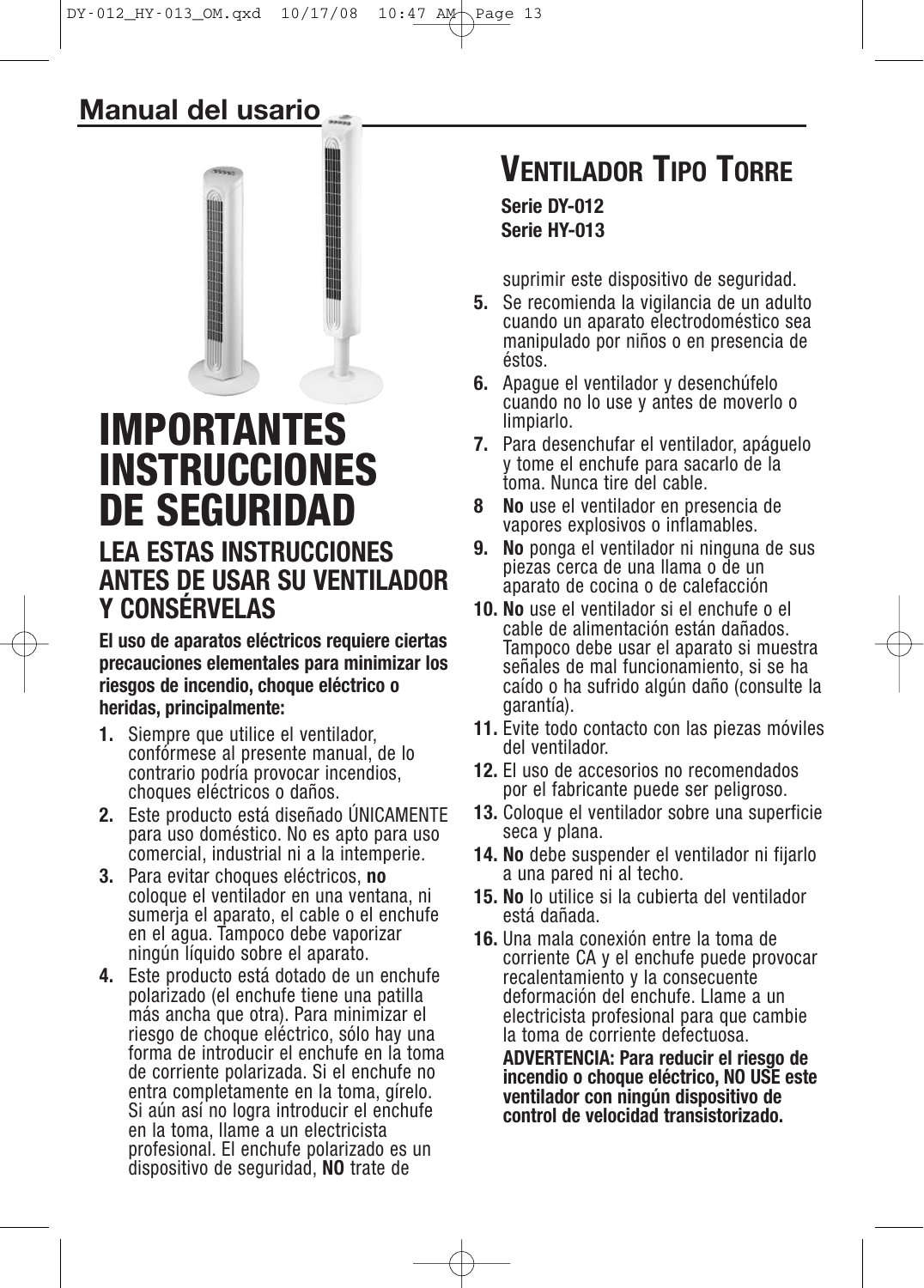## **INSTRUCCIONES DE ENSAMBLAJE DE LA SERIE DY-012**

**NOTA:** Remueva todo el contenido de la caja. Conserve el manual y las herramientas necesarias para el ensamblaje. Necesitará un destornillador estrella  $(\otimes)$  para el ensamblaje. Éste no viene incluido con el ventilador.

## **A. Ensamblaje de la Base**

- Voltee cuidadosamente el ventilador de arriba hacia abajo.
- Coloque el cable de alimentación eléctrica a través del canal encastrado ubicado en el centro de la base posterior (Fig. 1).
- Alinee las partes posterior y delantera de la base y únalas empujando firmemente las cuatro extrusiones redondas dentro de los círculos adyacentes de las piezas de conexión (Fig. 2).

## **B. Asegurando el Ventilador a la Base**

- Utilice tres (3) tornillos M5 x 12 y un destornillador estrella ( $\otimes$ ) para asegurar la base en la parte inferior del cajetín del ventilador. Alinee los tres orificios en la base con los tres orificios en la parte inferior del cajetín del ventilador (Fig. 3).
- Tire suavemente el cable de alimentación eléctrica y colóquelo firmemente dentro de su soporte (Fig. 4).
- Vuelva a colocar el ventilador en posición de pie. Estará listo para ser usado.









## **INSTRUCCIONES DE OPERACIÓN DE LA SERIE DY-012**

- Asegúrese que el ventilador esté en posición OFF (pulse el botón OFF  $(U)$ .
- Coloque el ventilador en una superficie plana y seca.
- Enchufe el cable de alimentación eléctrica en un tomacorriente polarizado de 120 Voltios c.a.
- 



- Para ponerlo en marcha, pulse el botón de control de velocidad adecuado: alta ( $\clubsuit$ ), media ( $\clubsuit$ ), o baja ( $\clubsuit$ ) (Fig. 5).
- Para activar o desactivar el modo Oscilación, pulse el botón de oscilación ( $\bigcirc$ ) (Fig 6).
- Para apagar el ventilador, pulse una vez el botón OFF ( $\cup$ ).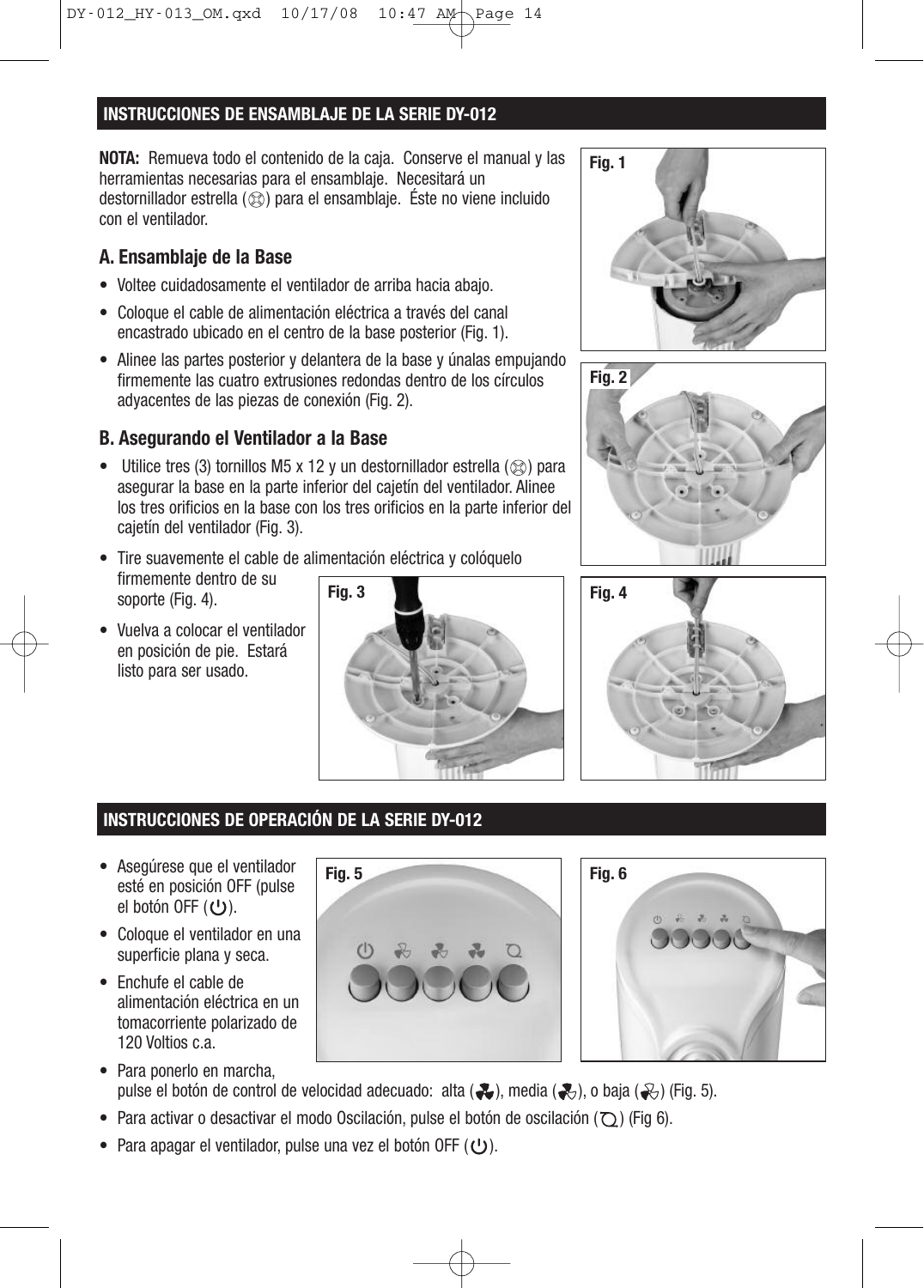#### **INSTRUCCIONES DE ENSAMBLAJE DE LA SERIE HY-013**

**NOTA:** Remueva todo el contenido de la caja. Conserve el manual y las herramientas necesarias para el ensamblaje. Necesitará un destornillador estrella ( $\otimes$ ) para el ensamblaje. Éste no viene incluido con el ventilador.

### **A. Ensamblaje del Pedestal**

- Coloque el cable de alimentación eléctrica a través del centro de las partes delantera y posterior del pedestal. Los orificios de los tornillos deben apuntar en dirección del ventilador.
- Alinee las partes delantera y posterior del pedestal y únalas empujando firmemente (Fig. 7).

## **B. Asegurando el Ventilador al Pedestal**

- Voltee cuidadosamente el ventilador de arriba hacia abajo.
- Alinee los tres orificios en el pedestal con los tres orificios en la parte inferior del cajetín del ventilador. Utilice los tres (3) tornillos (M5 x 12) incluidos en la caja y un destornillador estrella  $(\otimes)$  para asegurar el pedestal al cajetín del ventilador (Fig. 8).

## **C. Ensamblaje de la Base**

- Voltee cuidadosamente el ventilador de arriba hacia abajo. Coloque el cable de alimentación eléctrica a través del canal encastrado ubicado en el centro de la base posterior (Fig. 9).
- Alinee las partes posterior y delantera de la base y únalas empujando firmemente las cuatro extrusiones redondas dentro de los círculos adyacentes de las piezas de

conexión (Fig. 10).

## **D. Asegurando el Ventilador a la Base**

- Alinee los tres orificios en la parte inferior del pedestal con los tres orificios en la base. Utilice los tres (3) tornillos M5 x 12 y el destornillador estrella  $(\otimes)$ para asegurar la base a la parte inferior del cajetín del ventilador (Fig. 11).
- Coloque el cable de alimentación eléctrica a través de la ranura en la parte inferior de la base. Tire suavemente el cable de alimentación eléctrica y colóquelo firmemente dentro de su soporte (Fig. 12).













• Coloque el ventilador en posición de pie. Estará listo para ser usado.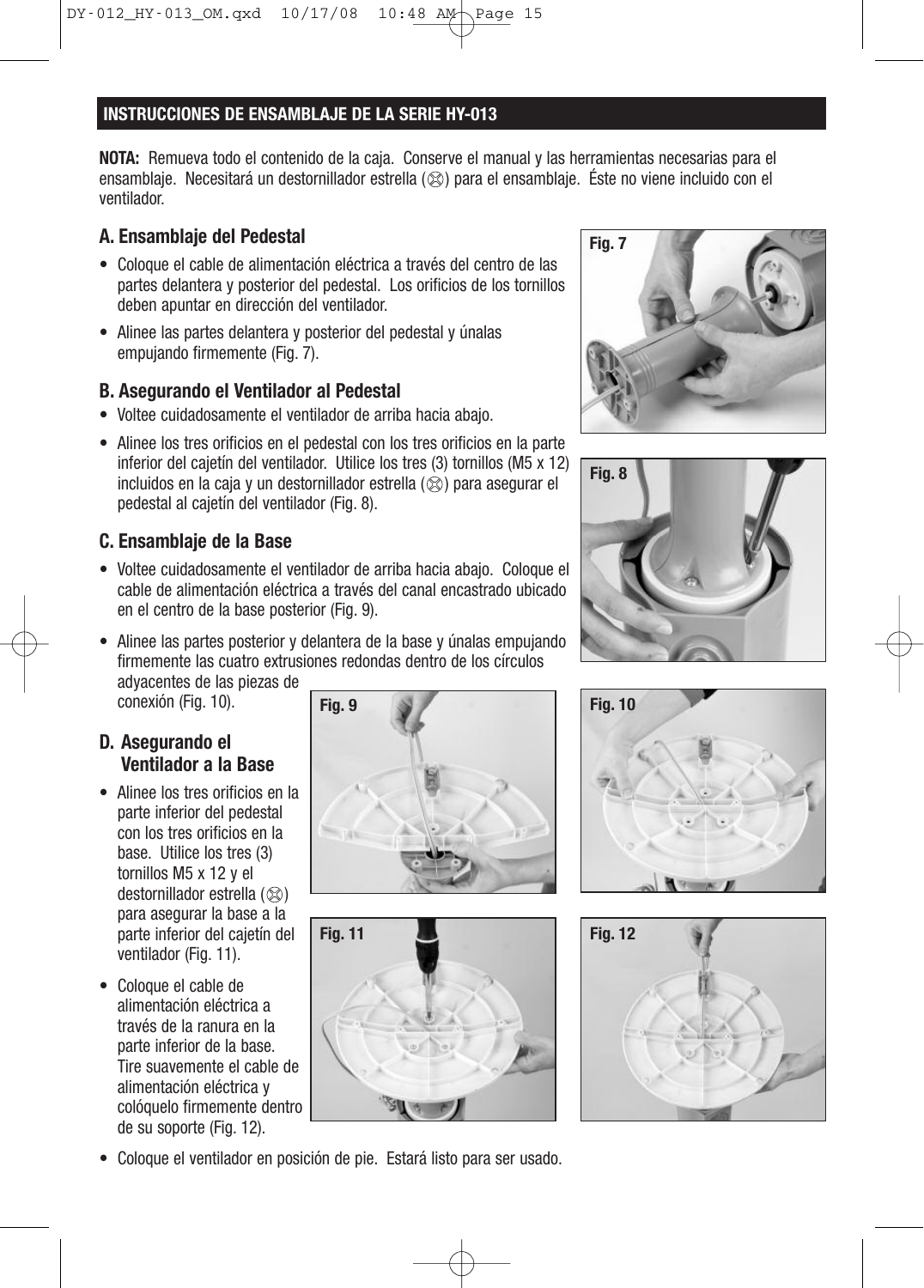## **INSTRUCCIONES DE OPERACIÓN DE LA SERIE HY-013**

- Asegúrese que el ventilador esté en posición OFF; pulse el botón OFF  $(U)$ .
- Coloque el ventilador en una superficie plana y seca.
- Enchufe el cable de alimentación eléctrica en un tomacorriente polarizado de 120 Voltios c.a.
- Para ponerlo en marcha, pulse el botón de control de velocidad adecuado: alta  $($ .), media  $($ .), o baja  $($ .) (Fig. 13)
- Para activar o desactivar el modo Oscilación, pulse el botón de oscilación  $(Q)$  (Fig 14).
- Active el dispositivo automático de cierre del temporizador girando la perilla para programar el tiempo desead (entre 10 y 120 minutos) (Fig. 15). **Fig. 14 Fig. 15**
- Si desea encender nuevamente el ventilador, gire el botón hacia la izquierda a la posición ON.
- Para apagar el ventilador, pulse una vez el botón OFF (ひ).





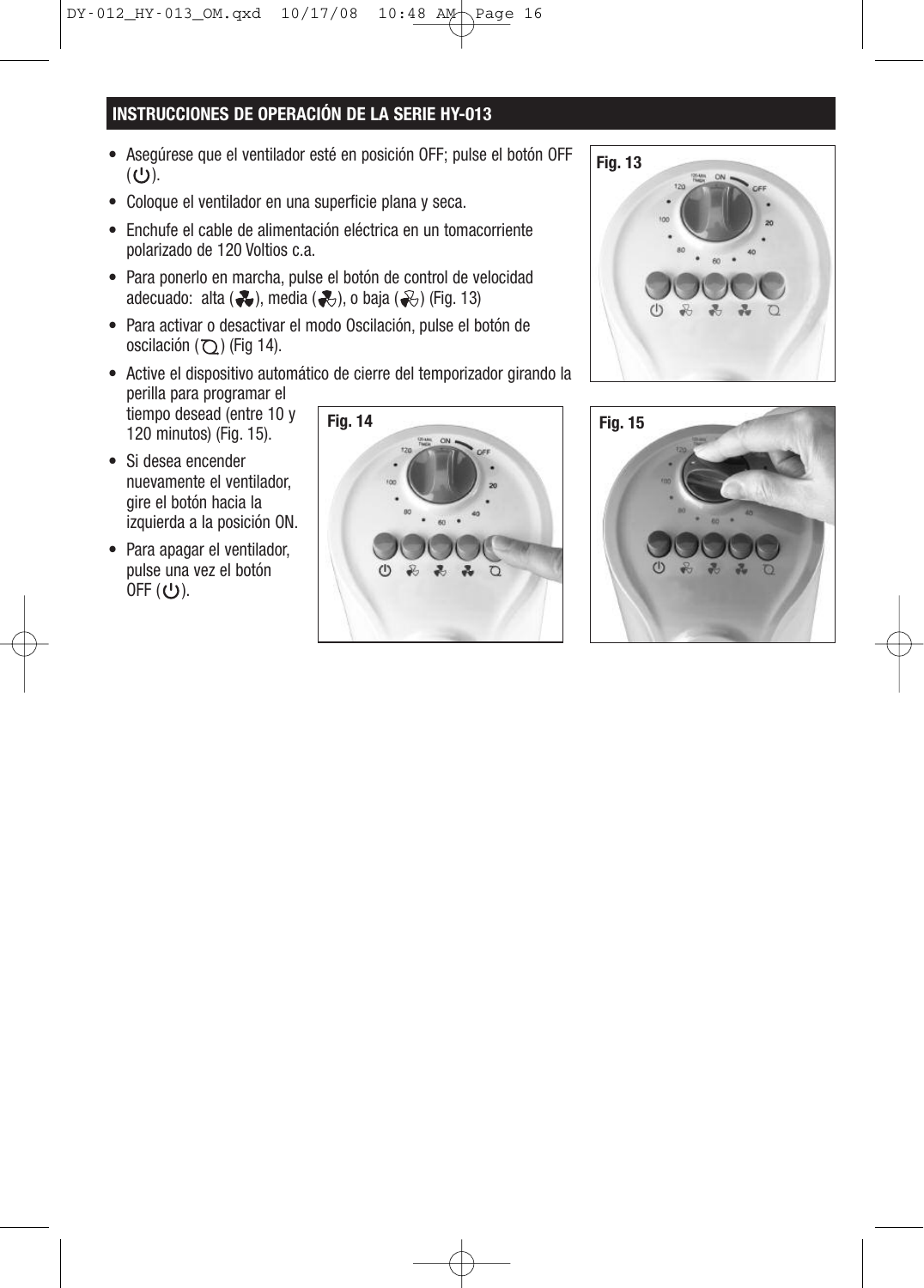#### **LIMPIEZA Y ALMACENAMIENTO**

- Desenchufe el ventilador antes de proceder a limpiarlo.
- Para limpiar la superficie exterior del ventilador, utilice únicamente un lienzo suave humedecido.
- **NO** sumerja el ventilador en el agua. No permita que el agua se infiltre en el cajetín del motor.
- **NO** utilice gasolina, disolventes de pintura ni otros productos químicos para limpiar el ventilador.
- Limpie suavemente las rejillas con un lienzo. Para limpiar entre las rejillas y remover el polvo, recomendamos utilizar un limpiatubos, un desempolvador flexible, una spiradora o presión de aire. **NO SUMERJA EL VENTILADOR EN EL AGUA. NO PERMITA QUE EL AGUA SE INFILTRE EN EL CAJETÍN DEL MOTOR. NO UTILICE GASOLINA, DISOLVENTES DE PINTURA NI OTROS PRODUCTOS QUÍMICOS PARA LIMPIAR EL VENTILADOR.**
- Antes de guardar el ventilador, límpielo cuidadosamente, tal como se indica en el manual de instrucciones. Almacénelo en su embalaje original o cúbralo para protegerlo del polvo. Almacene el ventilador en un lugar fresco y seco.

## **SERVICIO A LA CLIENTELA**

**Envíe sus preguntas comentarios a:** Kaz, Incorporated Consumer Relations Dept. 250 Turnpike Road

Southborough, MA 01772

Llame gratis al 1-800-477-0457 Correo electrónico : consumerrelations@kaz.com

O visite nuestro sitio Web : **www.kaz.com**

**Por favor, especifique el número de modelo.**

**NOTA: EN CASO DE PROBLEMA, CONTACTO SERVICO A LA CLIENTELA PRIMERO O CONSULTE LA GARANTÍA. NO DEVUELVA EL VENTILADOR AL COMERCIO DONDE LO COMPRÓ. NO INTENTE ABRIR LA CARCASA DEL MOTOR USTED MISMO. SI LO HACE PUEDE ANULAR LA GARANTÍA Y PUEDE DAÑAR EL VENTILADOR O PROVOCAR LESIONES PERSONALES.**